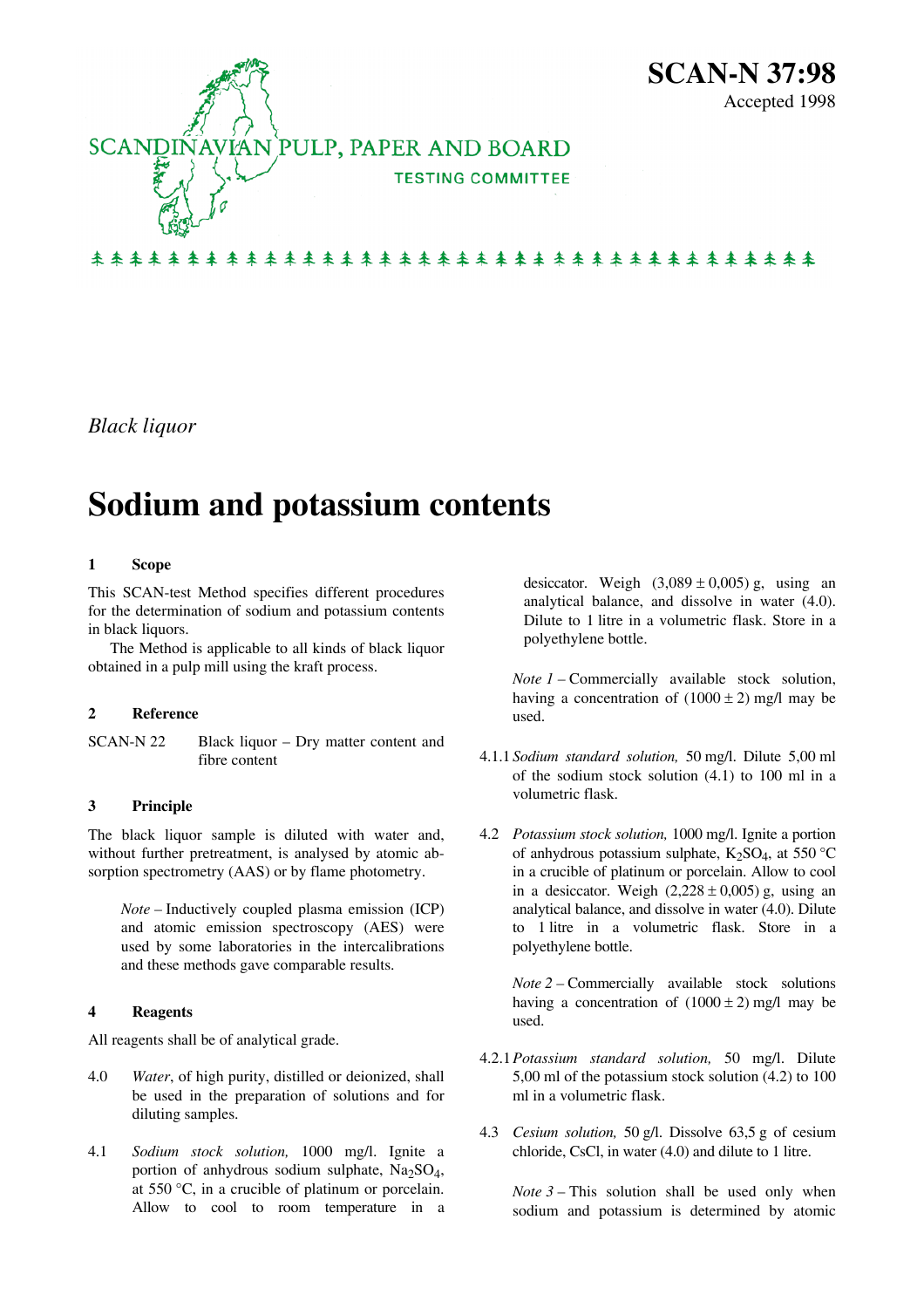absorption spectrometry. Cesium is added in order to prevent ionisation reactions in the flame.

[4.](#page-0-0)4 *Hydrochloric acid*, approx. 6 mol/l. Dilute concentrated hydrochloric acid, HCl, (37 %, density 1,19 g/ml) with an equal volume of water  $(4.0).$  $(4.0).$ 

## <span id="page-1-0"></span>**5 Apparatus**

- [5.](#page-1-0)1 *Balance*, with a resolution of 0,001 g.
- [5.](#page-1-0)2 *Water bath*, thermostated at 90 °C.
- [5.](#page-1-0)3 *Atomic absorption spectrometer,* equipped for the determination of sodium at 589,0 nm and potassium at 766,5 nm.

*Note 1 – An atomic emission spectrometer (AES)*  may be used.

[5.](#page-1-0)4 *Flame photometer (or a flame emission spectrometer)* equipped for the determination of sodium at 589,0 nm and potassium at 766,5 nm. Propane should be used as fuel for the flame.

*Note 2 –* An acetylene flame is not recommended for flame photometry or flame emission spectroscopy since it has been found to give different results.

#### <span id="page-1-1"></span>**6 Sampling and sample preparation**

The sampling procedure is not covered by this Method. Carry out the determination at least in duplicate.

Determine the dry matter content of the black liquor according to SCAN-N 22.

*Note 1 –* There is no need to determine the dry matter content for weak black liquors if the results are to be reported per volume.

#### *6.1 Dilution*

Heat the sample in a water bath [\(5](#page-1-0).2) at 90  $^{\circ}$ C for about 20 min. Keep a lid on the sample bottle during the heating period.

*Note 2 –* Only liquors with a dry matter content exceeding 50 % need to be heated.

Mix the sample carefully with a glass rod, taking particular care to ensure that sediment on the bottom of the sample container is stirred and homogenized with the rest of the sample.

Place a 100 ml volumetric flask on the balance ([5.](#page-1-0)1). Tare the balance. Weigh to the nearest 0,005 g into the volumetric flask an amount of the sample corresponding to about 5 g of dry substance. Add about 70 ml of water [\(4](#page-0-0).0) and mix. Cool to room temperature. Fill up to the mark with water ([4.](#page-0-0)0).

*Note*  $3 - 5$  g of dry substance is equivalent to approx. 30 g of weak black liquor (between 15 % and 17 % dry matter content) and to approx. 12,5 g of heavy black liquor (between 30 % and 50 % dry matter content).

*Note 4 –* It may be convenient to weigh the black liquor in a plastic bottle with a lid and then transfer the liquor to the volumetric flask with the aid of water [\(4](#page-0-0).0).

*Note 5 –* Results for weak black liquor may be reported per volume, in which case a specific volume containing about 5 g of dry substance is taken.

#### **7 Atomic absorption procedure**

#### *7.1 Preparation of calibration solutions*

Prepare a series of at least 3 calibration solutions by diluting *v* ml of the sodium standard solution ([4.](#page-0-0)1.1) to 100 ml with water [\(4.](#page-0-0)0) in volumetric flasks. Before filling up to the mark, add 2 ml of the cesium solution [\(4](#page-0-0).3). Select the volumes *v* so that the working range of the atomic absorption spectrometer is covered; this range is normally between 0,5 mg/l and 2,0 mg/l. Also prepare a zero solution  $(v = 0)$ .

Prepare, in a similar way, a series of calibration solutions for potassium.

*Note 1* – A combined calibration solution with both Na and K can be used.

*Note 2* – Hydrochloric acid (1 ml per 100 ml) can be added to increase the durability of the calibration solutions.

#### *7.2 Determination of sodium*

Dilute the sample solution [\(6](#page-1-1).1) stepwise until the sodium concentration is within the range covered by the calibration solutions. In the final dilution stage, add 2 ml of the cesium solution ([4.](#page-0-0)3) per 100 ml and fill up to the mark with water.

*Note 3* – Example: From the sample solution, withdraw a portion of 1,00 ml with a pipette and transfer this to a 100 ml volumetric flask. Dilute to the mark with water [\(4](#page-0-0).0). Transfer 1,00 ml of this solution to a 100 ml volumetric flask. Add 2 ml of the cesium solution (4.3) and dilute to the mark. Dilution factor  $(f)$  in the example = 10 000.

*Note 4 –* If hydrochloric acid has been added to the calibration solutions the same amount of hydrochloric acid should also be added to the samples.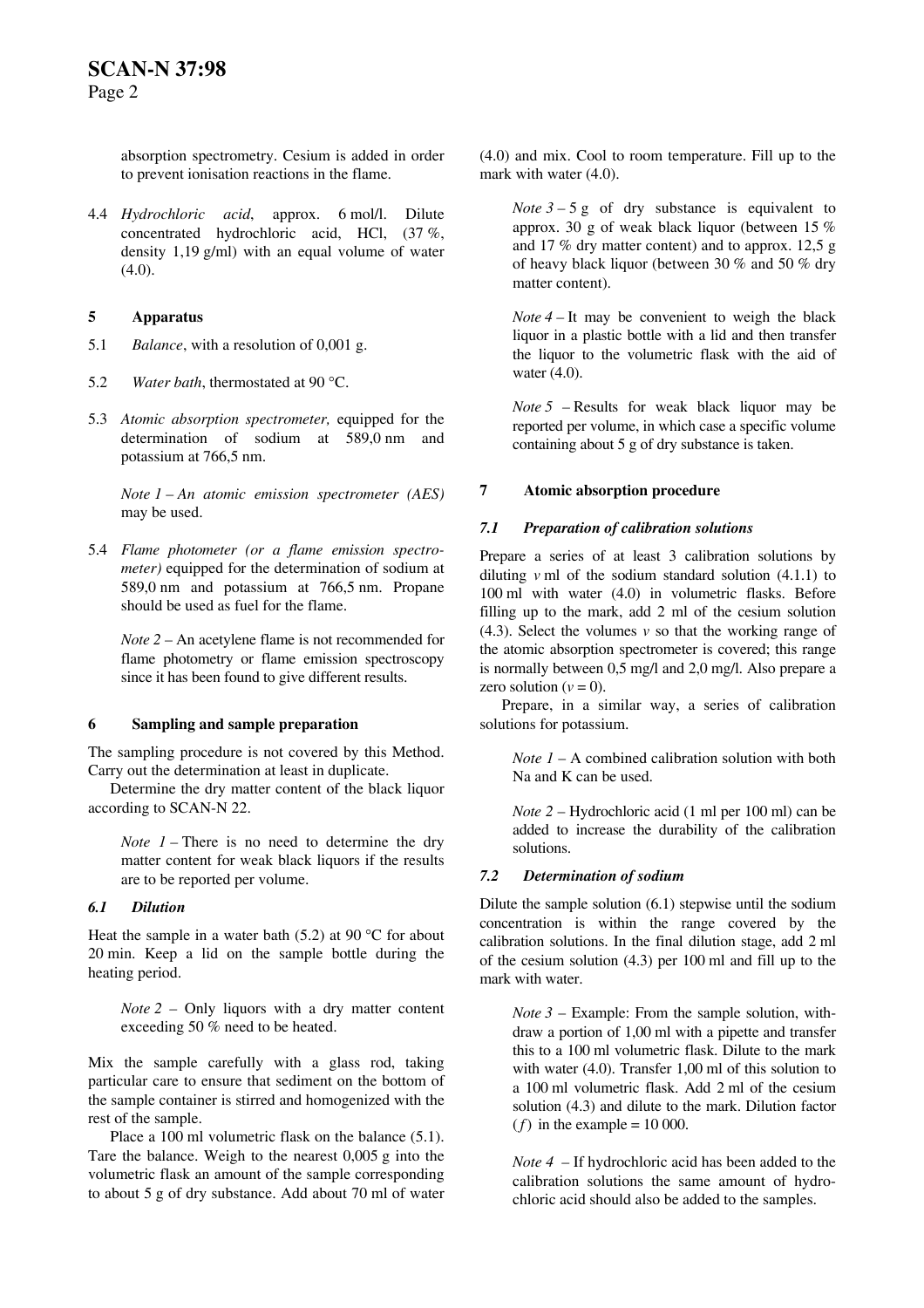Operate the instrument as instructed by the manufacturer. Adjust the instrument reading to zero using the zero solution. Measure the absorbance of the calibration solutions and the sample solution at 589,0 nm in an airacetylene flame.

Most instruments have a system for automatic evaluation of results. If the instrument has no such system, plot the absorbance against the sodium content of the calibration solutions. Note the concentration of sodium in the sample solutions, obtained from the calibration graph, as *a* mg/l.

#### *7.3 Determination of potassium*

Dilute the sample solution stepwise until the potassium concentration is within the range covered by the calibration solutions. In the final dilution stage, add 2 ml of the cesium solution [\(4](#page-0-0).3) per 100 ml and fill up to the mark with water.

*Note 5 –* Example: From the sample solution, withdraw a portion of 2,00 ml with a pipette and transfer this to a 100 ml volumetric flask. Dilute to the mark with water [\(4](#page-0-0).0). Transfer 5 ml of this solution to a 100 ml volumetric flask. Add cesium chloride as above and dilute to the mark. Dilution factor  $(f)$  in the example = 1 000.

*Note 6 –* If hydrochloric acid has been added to the calibration solutions, the same amount of hydrochloric acid should also be added to the samples.

Operate the instrument as instructed by the manufacturer. Adjust the instrument reading to zero using the zero solution. Measure the absorbance of the calibration solutions and the sample solution at 766,5 nm in an airacetylene flame.

Most instruments have a system for automatic evaluation of results. If the instrument has no such system, plot the absorbance against the potassium content of the calibration solutions. Note the concentration of potassium in the sample solutions, obtained from the calibration graph, as *b* mg/l.

## **8 Flame photometric method**

#### *8.1 Preparation of calibration solutions*

Prepare a series of at least 4 calibration solutions by diluting *v* ml of the sodium standard solution [\(4](#page-0-0).1.1) to 100 ml with water ([4.](#page-0-0)0) in volumetric flasks.

Select the volumes  $\nu$  so that the working range of the flame photometer is covered, this range is normally between 1 mg/l and 10 mg/l.

Use water [\(4](#page-0-0).0) as a zero solution.

Prepare, in a similar way, a series of calibration solutions for potassium.

#### *8.2 Determination of sodium*

Dilute the sample solution [\(6](#page-1-1).1) stepwise until the sodium concentration is within the range covered by the calibration solutions.

Operate the flame photometer as instructed by the manufacturer. Adjust the instrument reading to zero using water [\(4.](#page-0-0)0). Measure the emission of the calibration solutions and the sample solution at 589,0 nm.

Determine the sodium concentration of the sample solution, noted as *a* mg/l, from a calibration graph obtained by plotting the emission against the sodium content of the calibration solutions.

#### *8.3 Determination of potassium*

Dilute the sample solution [\(6](#page-1-1).1) stepwise until the potassium concentration is within the range covered by the calibration solutions.

Operate the flame photometer as instructed by the manufacturer. Adjust the instrument reading to zero using water [\(4.](#page-0-0)0). Measure the emission of the calibration solutions and the sample solution at 766,5 nm.

Determine the potassium content of the sample solution, noted as *b* mg/l, from a calibration graph obtained by plotting the emission against the potassium content of the calibration solutions.

#### **9 Calculation**

#### *9.1 Sodium content*

Calculate the sodium content of the black liquor, in grams per kilogram dry matter, from the expression:

$$
X_1 = \frac{a V f 100}{m_1 T} \tag{1}
$$

or in grams per litre from the expression:

$$
X_2 = \frac{a V f}{m_2} \tag{2}
$$

where

- $X_1$  is the sodium content of the original black liquor, in grams per kilogram dry matter;
- $X_2$  is the sodium content of the original black liquor, in grams per litre;
- *a* is the concentration of sodium in the sample solution, obtained from the calibration graph, in milligrams per litre;
- *V* is the volume of the sample solution [\(6](#page-1-1).1) in litres;
- $m_1$  is the mass of black liquor taken for analysis, in grams;
- $m<sub>2</sub>$  is the volume of the original black liquor taken for analysis, in millilitres;